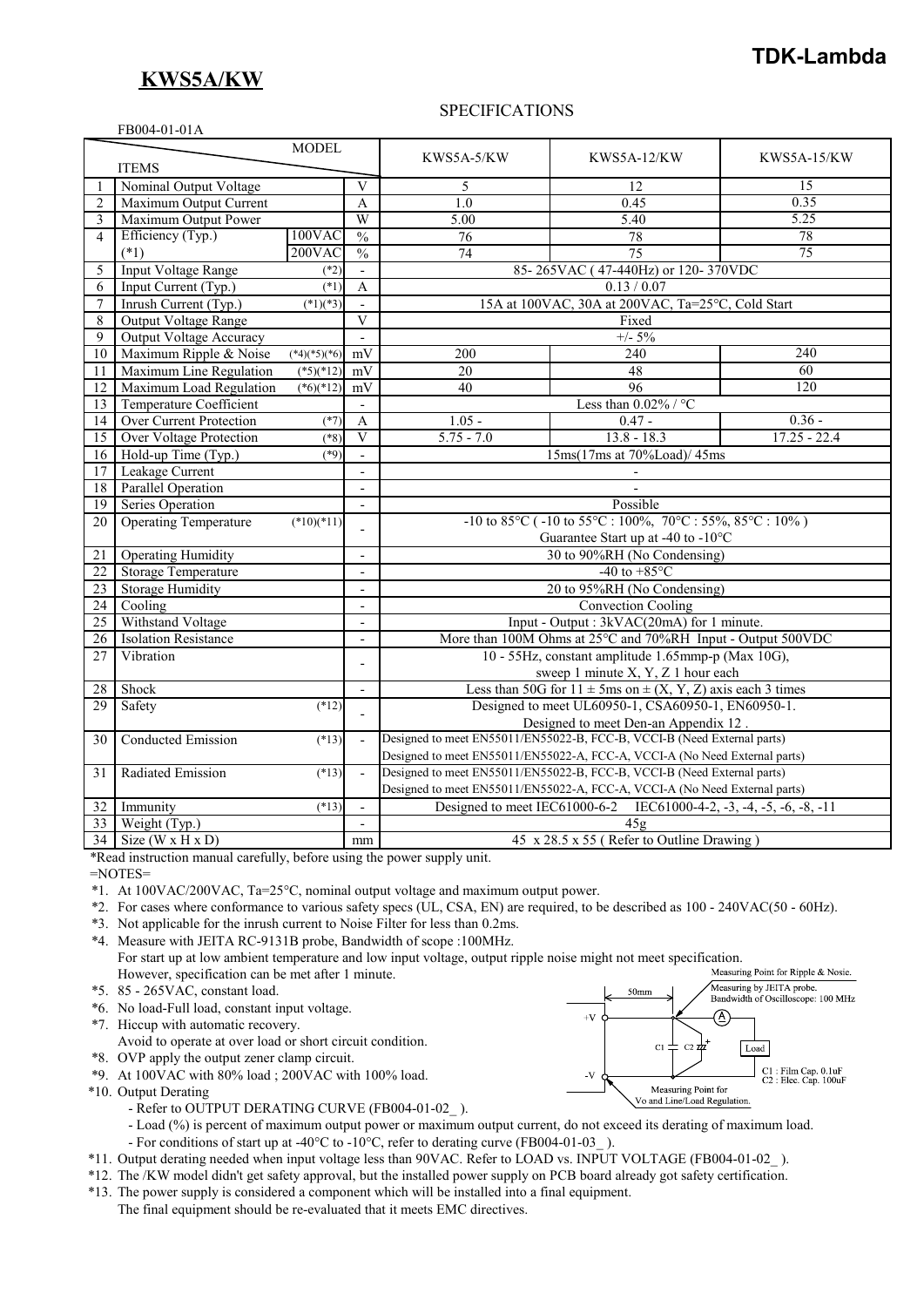# **KWS5A/KW**

#### INPUT AND OUTPUT DERATING

FB004-01-02A

| VIN(VAC)<br>5V to 15V | $LOAD (\% )$ |  |  |
|-----------------------|--------------|--|--|
|                       |              |  |  |
| 90 to 265             |              |  |  |

| Ta $(^{\circ}C)$<br>5V to 15V | $LOAD$ $(\% )$ |
|-------------------------------|----------------|
| $-10$ to $+55$                |                |
| 70                            | 55             |
|                               |                |